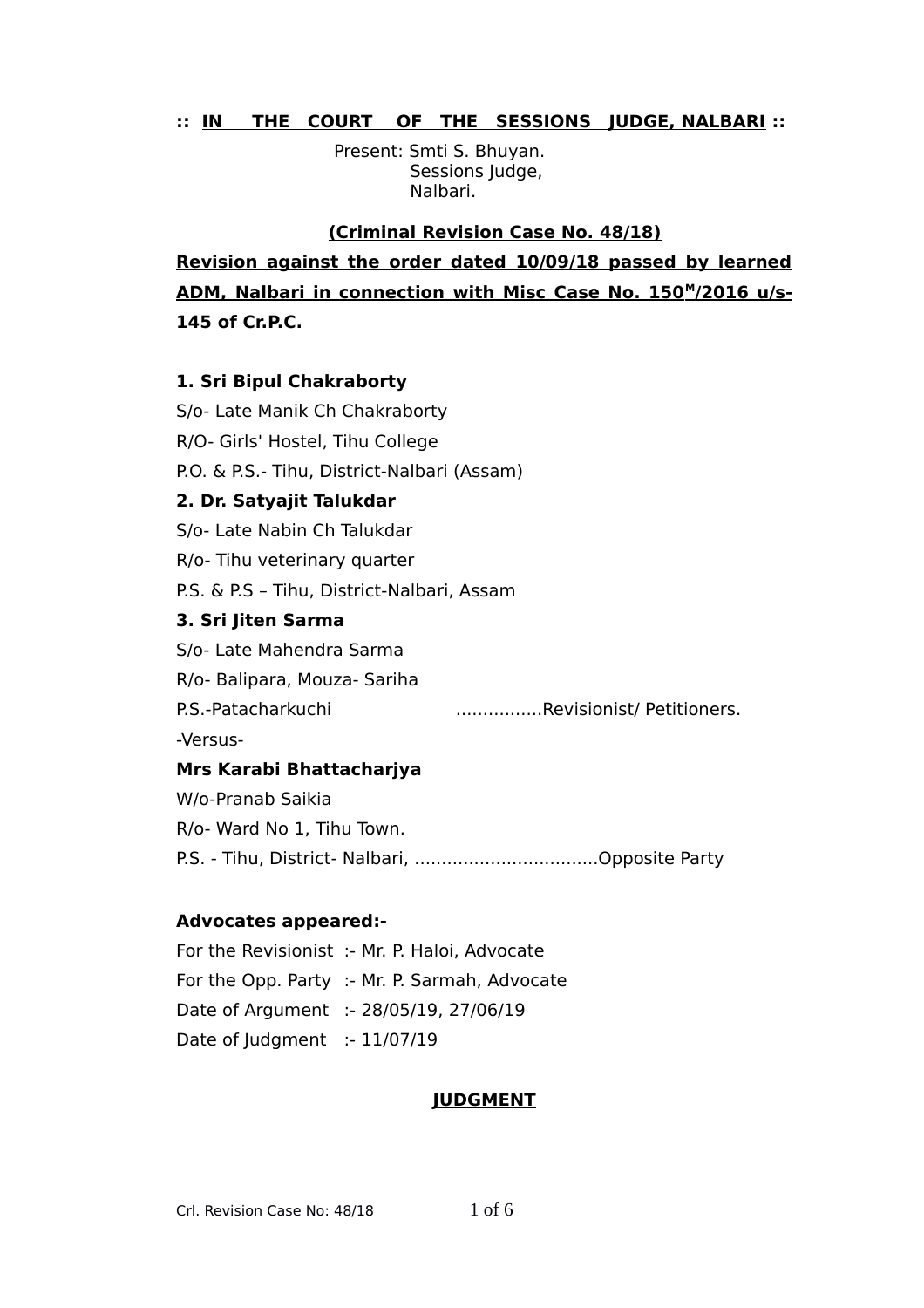1. The instant revision has been preferred u/s-397/399 CrPC by revisionists Bipul Chakraborty, Satyajit Talukdar and Jiten Sarma being highly aggrieved and dissatisfied with the order dated 10/09/18 passed by learned ADM, Nalbari in Misc. Case No. 150<sup>M</sup>/2016 u/s-145 CrPC.

2. Fact leading to this case is that opposite party of this revision Karabi Bhattacharjya filed a petition before the learned district magistrate against present revisionist petitioner Dipak Kr Chakraborty, Satyajit Talukdar and Jiten Sarma which is registered as Misc Case No.150 $M/16$ . It is the plea of the 1<sup>st</sup> party Karabi Bhattacharjya that she after death of her husband Mridul Das inherit her landed property along with her daughters which is measuring 2 Kathas 11 Lechas 1 Paua covered by myadi patta no.41 and dag no.9 & 10 bounded by Northland of Hemanga Kalita, South-land of Anup Kalita, East- Tihu feeder road, West-land of  $2^{nd}$  party and on this land  $1^{st}$  party made a personal road for her use and use of her tenant so that small vehicle can entered easily and one gate is also installed at the entrance of the said personal path and her boundary is bounded by concrete wall. She alleged that  $2<sup>nd</sup>$  parties instead of going to their landed property via village road used  $1<sup>st</sup>$  party's personal road present inside her house and she restrained  $2^{nd}$  party to use her personal path.  $2^{nd}$  party on  $25/05/16$ forming a group with some other people made attempt to dismantle concrete boundary wall of her boundary and when  $1<sup>st</sup>$  party restrained 2<sup>nd</sup> party, they threatened to kill her and to lift her minor daughters.

3. On receipt of the petition, after registering a case learned ADM Nalbari drawn up a preceding  $u/s-144/107$  CrPC prohibit the  $2<sup>nd</sup>$  party from entering in to the disputed land, issued show cause notice as to why they shall not be ordered to execute a bond of Rs 1000/- each for maintain peace for a period of one year. Finally the u/s-144/107 CrPC proceeding was converted to u/s-145 CrPC and vide order dated 08/09/18, the possession of the  $1<sup>st</sup>$  party declared by the learned ADM over the disputed land and proceeding u/s-145 CrPC was closed.

 $4.$  $2<sup>nd</sup>$  parties contested the proceeding by appointing their counsel and submitting joint written statement. They denied the plea of the  $1<sup>st</sup>$ party and stated that wife of 2<sup>nd</sup> party Bipul Chakraborty purchased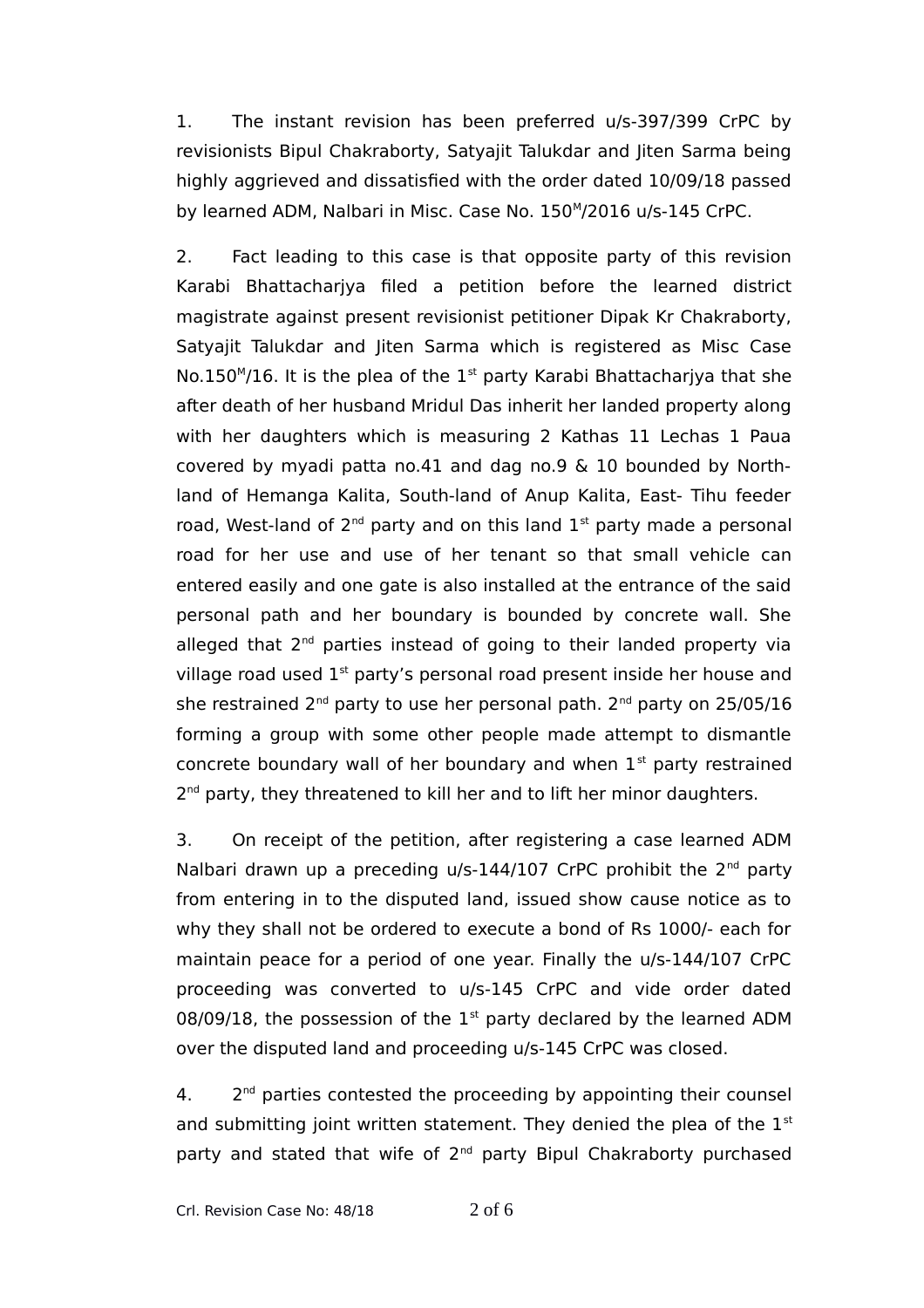land form Madhusudan Kalita and No.2, 2<sup>nd</sup> party Satyajit Talukdar purchased land from Jon Kalita and their seller Madhusudan Kalita, John Deka purchased the said land from  $1<sup>st</sup>$  party and opposite party no.3 Jiten Sarma purchased land from  $1<sup>st</sup>$  party directly by executing registered sale deed and in the sale deed on the West side presence of 10 feet road is mentioned connecting Tihu feeder road and said path is claimed by  $1^{st}$  party as her personal path and  $2^{nd}$  party and other people using the said path and for the repairing of the path they bring sand, stone etc. and all of them with other persons made contact with the electricity department for the connection of electricity and when the electricity department is about to erect electric post on the said path,  $1<sup>st</sup>$  party restrained and when they are constructing their house by taking loan. On the point of restraining of the  $1<sup>st</sup>$  party they filed a petition before Circle officer Tihu on 27/04/16 and Circle Officer Tihu issued notice to both sides, discussion was held with circle officer, Tihu in presence of both sides and in the said discussion  $1<sup>st</sup>$  party was asked to give access of the road to  $2^{nd}$  party but  $1^{st}$  party refusing to do so, left the discussion and placed the gate and thereafter on 25/05/16 circle officer Tihu submit a report before the learned ADM, Nalbari and thereafter  $1<sup>st</sup>$  party filed this case.

5. In this case, during the trial the  $1<sup>st</sup>$  party earlier preferred a revision against the order of Addl District Magistrate, Nalbari dated 12/09/16 by which Ld ADM, Nalbari asked the  $1<sup>st</sup>$  party to remove the barricade on the prayer of  $2<sup>nd</sup>$  party and said petition was disposed off by my learned predecessor with a direction to the learned trial court to dispose off the case within a short period. Accordingly, learned trial court vide order dated 10/09/18 after hearing both the sides disposed off the case and declared possession of the  $1<sup>st</sup>$  party in respect of the disputed land and closed the proceeding after making local inspection of the disputed land.

6. I have heard argument of both sides. Perused case record, impugned order dated 12/09/18.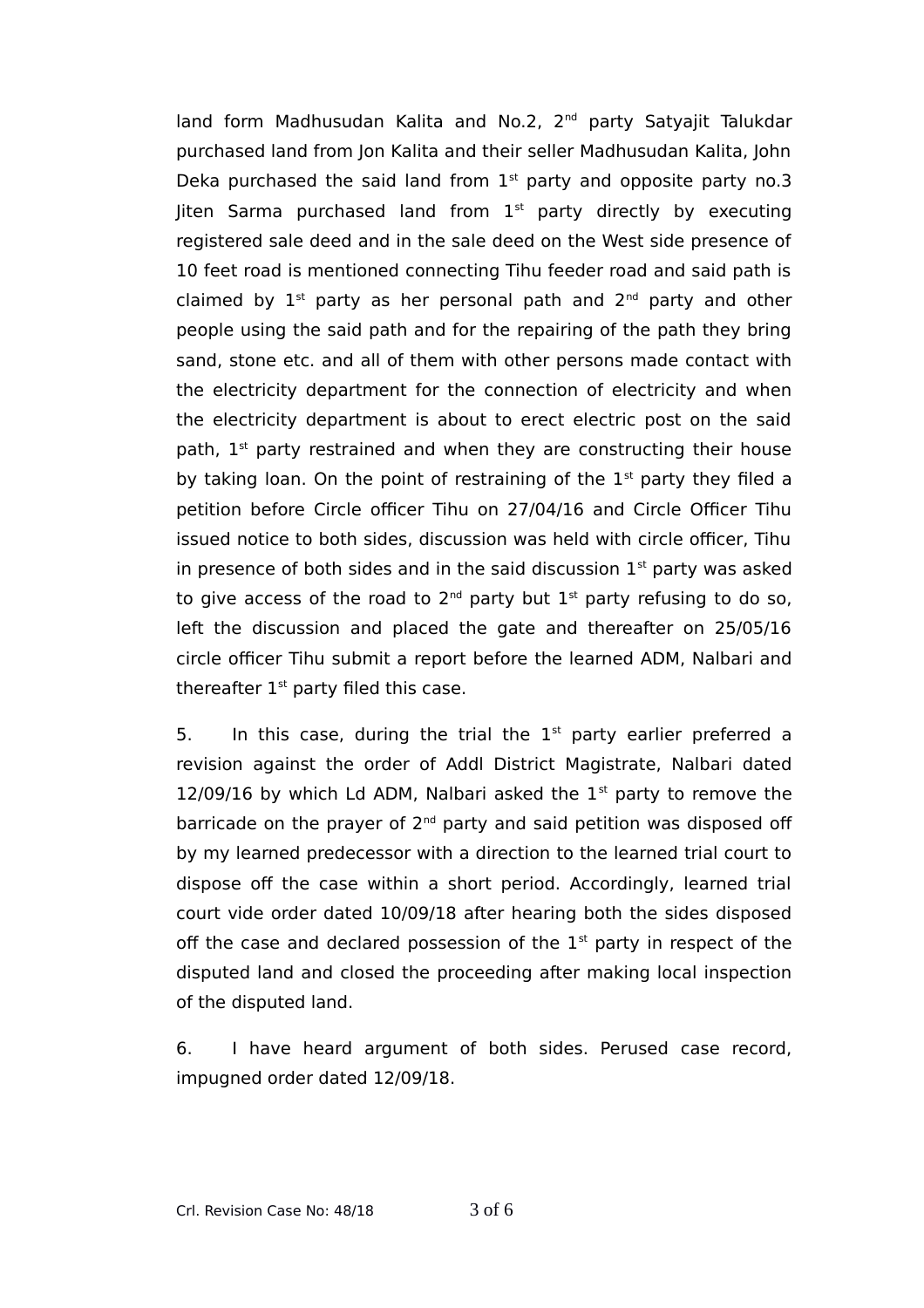7. It has been argued by learned revisionist petitioner counsel that revisionist Jiten Sarma purchased land from opposite party Karabi Bhattacharjya and wife of Bipul Chakraborty revisionist no.1 and Satyajit Talukdar revisionist no.2 purchased land from Madhusudan Kalita, Jon Kalita and their vendor purchased land from opposite party Karabi Bhattacharjya and in all the sale deeds presence of 10 feet path connecting their respective land to Tihu feeder road is mentioned and opposite party closed the path when revisionist petitioner were taking electric connection.

8. Learned counsel further submitted that after hearing the  $2^{nd}$ party Ld ADM, Nalbari vacated the order dated 30/05/16 and direct 1st party to remove the barricade and allow the  $2<sup>nd</sup>$  party to use the path and in connection with construction of the wall revisionist no.2 Satyajit Talukdar filed an ejahar alleging that opposite party constructed the wall stealing his bricks and the order of learned ADM, Nalbari of declaring possession in favour the opposite party Karabi Bhattacharjya is erroneous after allowing  $2<sup>nd</sup>$  party to use path.

9. Refuting the same, learned opposite party counsel submitted that learned trial court after hearing both sides and making a local inspection in presence of the parties to the proceeding and other persons passed the order of possession in favour of the  $1<sup>st</sup>$  party and hold that there was no path present. He submitted that there is village path present that connected revisionist land and revisionist wanted to use land of opposite party/  $1<sup>st</sup>$  party and disputed land stand in the name of opposite party and she has absolute possession over there and revision being devoid of merit does not lie.

10. I have scrutinized the record. On scrutiny of the impugned order dated 10/09/18, learned Addl District Magistrate, Nalbari, conducted local inspection and he visited the disputed land on 07/02/18 and inspection was made in presence of Circle Officer, Tihu and other localities and in presence of the parties and found during the field visit no public path was noticed over the disputed land and disputed land is bounded by concrete wall and gate is fixed on the front side i.e eastern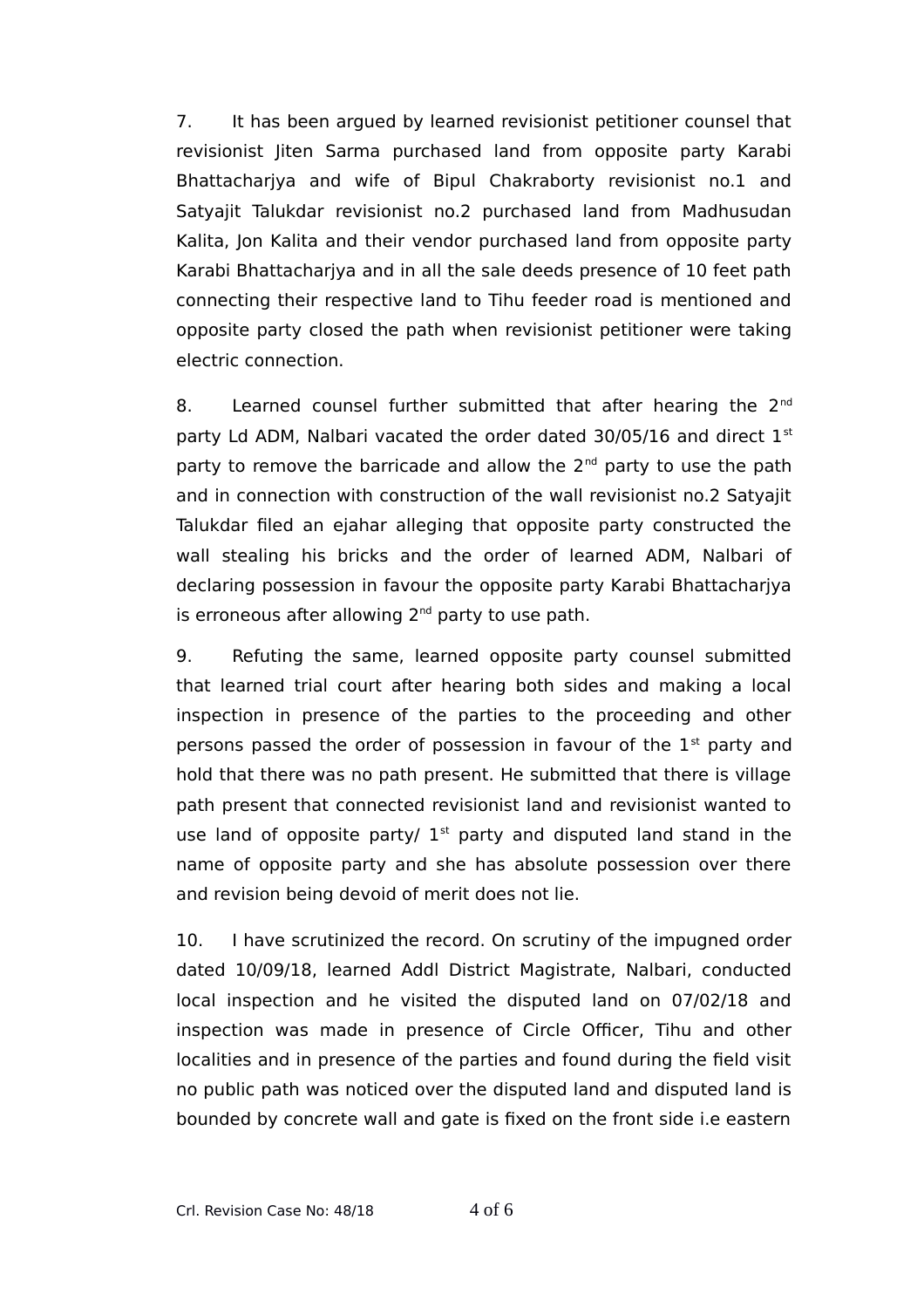side of the disputed land. On the eastern side of disputed land Tihu feeder road is present.

11. On scrutiny of the trial court record, it is seen that the present revisionist petitioner made a prayer before Circle Officer Tihu for curve out one road and accordingly Circle Officer issued notice to both sides and submit a report to ADM (Revenue), Nalbari that on the prayer of Bipul Chakraborty and others, Karabi Bhattacharjya was asked to curve out a 10 feet road on the land of patta no. 41 and dag no.90.

12. In the proceeding u/s-145 CrPC the magistrate can declare the possession of the parties in the subject matter of the dispute and if the trial magistrate found that any party is wrongfully, forcibly, illegally dispossessed within two months next before the date on which the report of police officer or from other information, the trial magistrate may treat the parties so disposes in possession of the disputed land on the date of order under sub section 1 of section 145 CrPC. Except this the magistrate has no jurisdiction to declare any other rights in favour of the parties to the proceeding.

13. From the reading of the pleading of the parties, it goes to show that  $1<sup>st</sup>$  party was in possession of the disputed land and perusal of impugned order and local inspection conducted by the trial magistrate also goes to show that there is possession of  $1<sup>st</sup>$  party present in respect of the disputed land.

14. In a proceeding u/s-145 CrPC, Executive magistrate cannot declare right, title in respect of the land, only possession can be declared.

15. On scrutiny of the trial court record, I find that the learned trial court has rightly declared the possession in favour of the  $1<sup>st</sup>$  party.

16. From the aforesaid discussion, I find no illegality, infirmities, and errors in the decision of learned ADM, Nalbari in passing the impugned order declaring and holding possession of the  $1<sup>st</sup>$  party in respect of the disputed land. Accordingly, the impugned order dated 10/09/18 passed